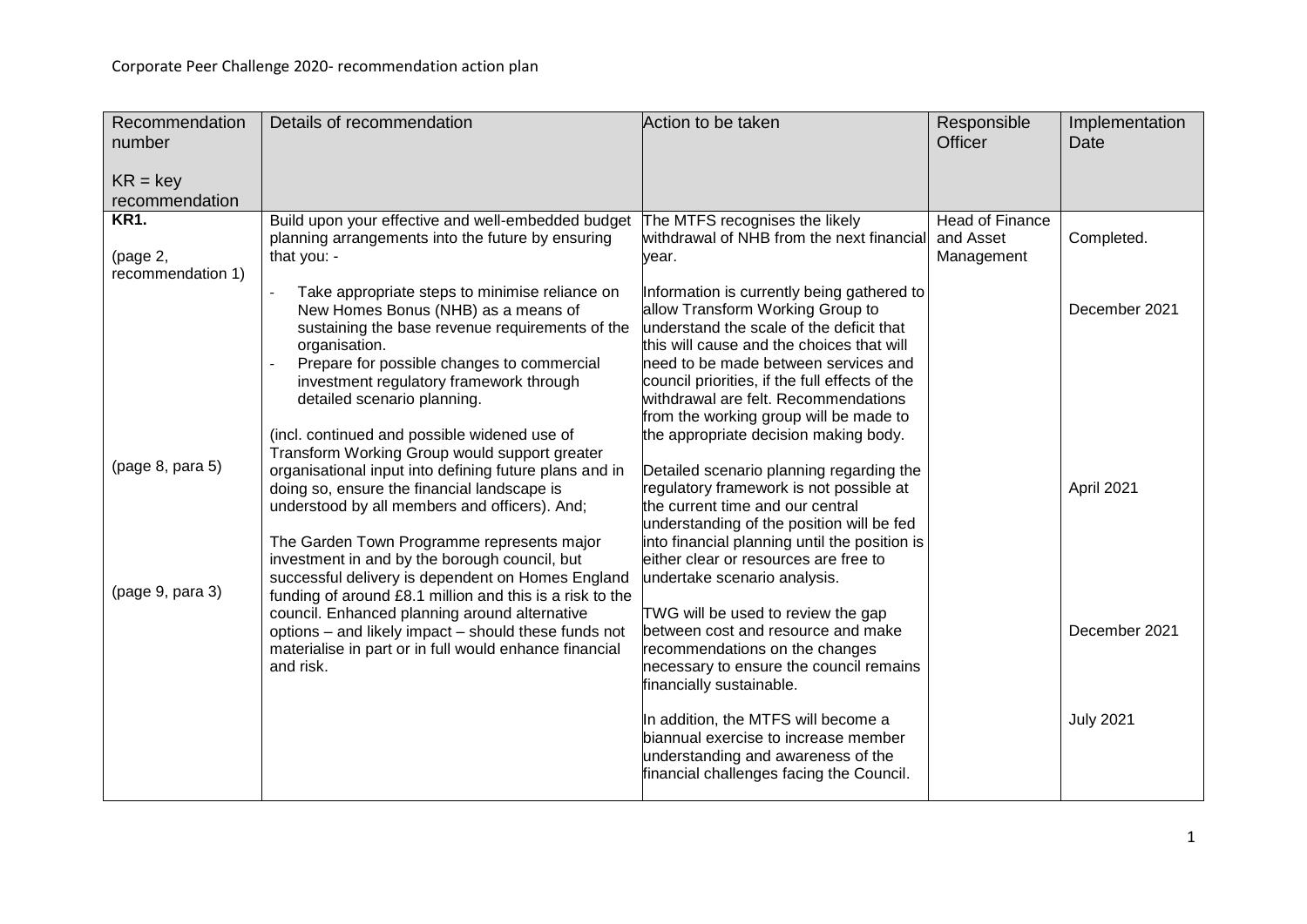| Recommendation<br>number                        | Details of recommendation                                                                                                                                                                                                                                                                                                                                                                                                                                                                                                                                                                                                                                                                                                                                                                                                                                                                                                                                                            | Action to be taken                                                                                                                                                                                                                                                                                                                                                                                                                                                                                                                                                                                                                                                                                                                                                       | Responsible<br><b>Officer</b>   | Implementation<br>Date |
|-------------------------------------------------|--------------------------------------------------------------------------------------------------------------------------------------------------------------------------------------------------------------------------------------------------------------------------------------------------------------------------------------------------------------------------------------------------------------------------------------------------------------------------------------------------------------------------------------------------------------------------------------------------------------------------------------------------------------------------------------------------------------------------------------------------------------------------------------------------------------------------------------------------------------------------------------------------------------------------------------------------------------------------------------|--------------------------------------------------------------------------------------------------------------------------------------------------------------------------------------------------------------------------------------------------------------------------------------------------------------------------------------------------------------------------------------------------------------------------------------------------------------------------------------------------------------------------------------------------------------------------------------------------------------------------------------------------------------------------------------------------------------------------------------------------------------------------|---------------------------------|------------------------|
| $KR = key$<br>recommendation                    |                                                                                                                                                                                                                                                                                                                                                                                                                                                                                                                                                                                                                                                                                                                                                                                                                                                                                                                                                                                      |                                                                                                                                                                                                                                                                                                                                                                                                                                                                                                                                                                                                                                                                                                                                                                          |                                 |                        |
|                                                 |                                                                                                                                                                                                                                                                                                                                                                                                                                                                                                                                                                                                                                                                                                                                                                                                                                                                                                                                                                                      | The council is dependent on the funding<br>being secured in order to deliver the<br>bridge. Given the MTFS deficit, it is not<br>possible to add to this to in order to self<br>fund the bridge. All resources will be<br>focussed on ensuring the funding is<br>available and drawn down. It is expected<br>that a first draw could take place by<br>December 2020.                                                                                                                                                                                                                                                                                                                                                                                                     |                                 | March 2022             |
| <b>KR2.</b><br>(page 2,<br>recommendation<br>2) | Create the necessary senior leadership<br>resilience, focus on prioritisation and overall<br>resource requirements within the organisation<br>going forward so that so that the council is on<br>as sound a footing as possible to continue to<br>meet the challenges facing the sector. As part<br>of this: -<br>Clarify roles and responsibilities of<br>$\overline{a}$<br>Corporate Leadership Team (CLT) and<br>Management Team in order, ensuring that<br>opportunities for senior officers to contribute<br>and influence are well understood;<br>Build on partnership and shared service<br>delivery strengths to cement your 'place<br>leadership' role and from this explore further<br>opportunities as to how these arrangements<br>will help build capacity (see also page 10)<br>Build on existing corporate project<br>$\overline{a}$<br>evaluation mechanisms to develop a clear<br>process for prioritisation and changing<br>resource requirements ('prioritise the | This recommendation was pre-covid<br>and therefore the financial and<br>resource challenge is more<br>significant than at the time of the<br>LGA report and even then there was<br>a large degree of uncertainty in<br>relation to Local Government<br>finances. Actions currently being<br>undertaken around prioritisation and<br>resources with regards to the current<br>challenge (if and when the council is<br>the other side of Covid then further<br>prioritisation, resource and senior<br>leadership resilience will need to be<br>looked at) include:<br>Heads of Service prioritising their<br>work streams to identify what<br>could be deferred including<br>project related work.<br>Update on capacity list to identify<br>any potential spare capacity | Corporate<br>Management<br>Team | March 2021             |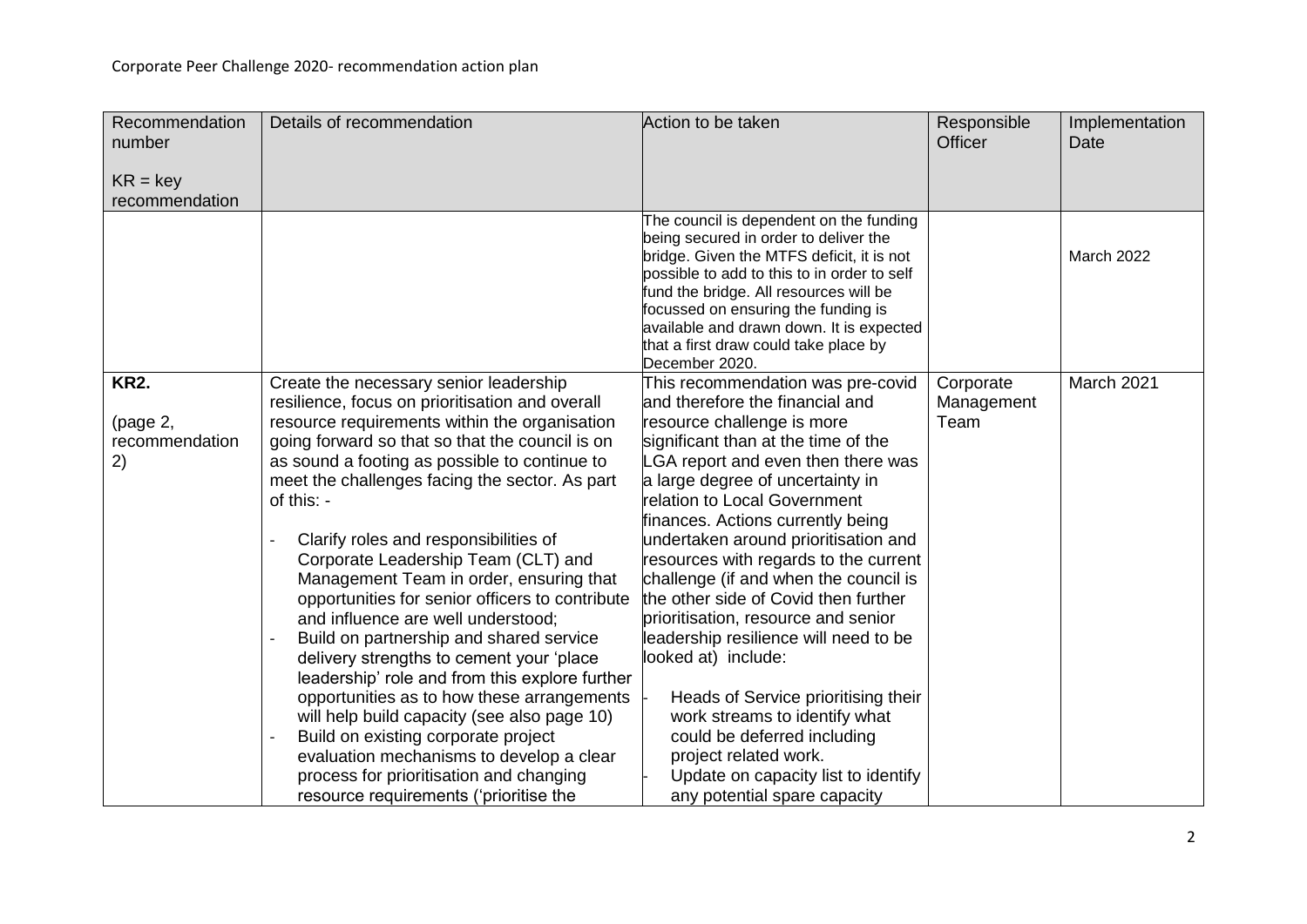| Recommendation<br>number                                            | Details of recommendation                                                                                                                                                                                                                                                             | Action to be taken                                                                                                                                                                                                                                                                                                                              | Responsible<br><b>Officer</b>                                                                                  | Implementation<br>Date |
|---------------------------------------------------------------------|---------------------------------------------------------------------------------------------------------------------------------------------------------------------------------------------------------------------------------------------------------------------------------------|-------------------------------------------------------------------------------------------------------------------------------------------------------------------------------------------------------------------------------------------------------------------------------------------------------------------------------------------------|----------------------------------------------------------------------------------------------------------------|------------------------|
| $KR = key$<br>recommendation                                        |                                                                                                                                                                                                                                                                                       |                                                                                                                                                                                                                                                                                                                                                 |                                                                                                                |                        |
| (page 6, para 2)                                                    | priorities - see page 10)<br>(incl. thought be given to succession planning to<br>fulfil the council's leadership responsibilities re:<br>city region, midlands connecting corridor)                                                                                                  | Recovery fund has been<br>approved that could be used for<br>additional resources.<br>Clarity of roles and<br>responsibilities will be re-affirmed<br>as part of the interim<br>arrangements to cover the<br>Deputy CEO role.                                                                                                                   |                                                                                                                |                        |
| <b>KR3.</b><br>(page 2,<br>recommendation<br>3)<br>(page 6, para 7) | Consider ways and approaches to promote the<br>'Tewkesbury Brand' more effectively as part of<br>your successful leadership of place approach.<br>(incl. more proactive approach to external<br>comms)                                                                                | Branding, particularly around the<br>Garden Town project will be<br>considered moving forward.<br>An additional communication's officer<br>has been recruited to give additional<br>resilience to corporate                                                                                                                                     | Head of<br>Development/<br><b>Garden Town</b><br>Programme<br>Director/Head<br>of Corporate<br><b>Services</b> | Spring 2021            |
| KR4.<br>(page 2,<br>recommendation<br>4)                            | Agree how you can proactively move the<br>Garden Town delivery programme to the next<br>phase by establishing/ developing stakeholder<br>governance and engagement structures and<br>processes.                                                                                       | communications.<br>TGT team are working with ARUP to<br>develop the governance and are<br>working to establish governance<br>structures for the program.                                                                                                                                                                                        | <b>Garden Town</b><br>Programme<br><b>Director</b>                                                             | Spring 2021            |
| (page 6, para 6)<br>(page 9, para 7)                                | (incl. community liaison and engaging with<br>members at the earliest opportunity) and;<br>(the council would benefit from taking time to<br>map in more detail the likely organisational<br>resource implications of the Garden Towns<br>across their projected delivery timescales) | The TGT team meet regularly with<br>Northway and ARPC and Member<br>Reference Panel to engage them<br>with the work being carried out and<br>this will be continued. A terms of ref-<br>erence are being created to support<br>the group. There will also be full<br>member briefings to ensure all mem-<br>bers are kept up to date with rele- |                                                                                                                | Spring 2021            |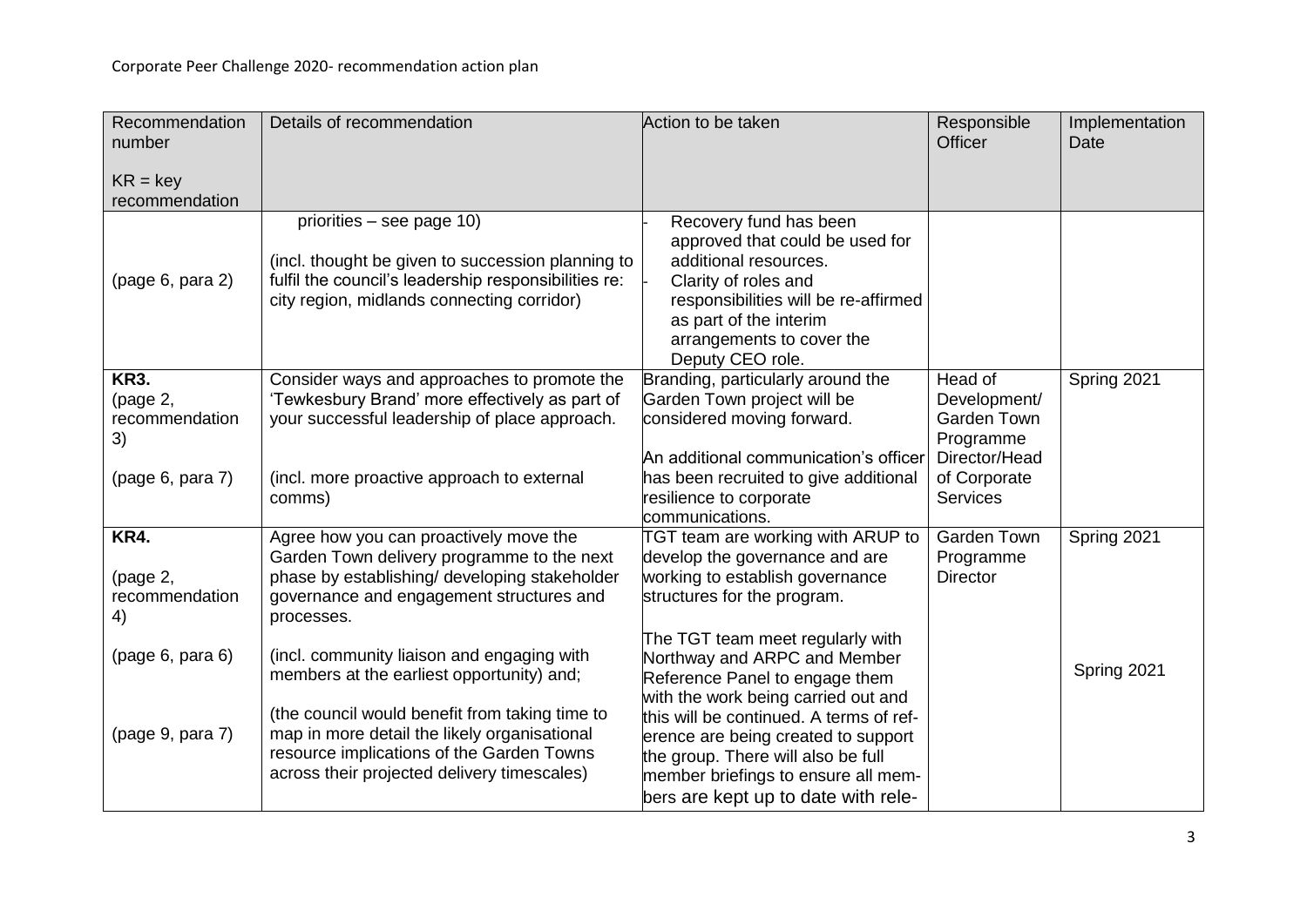| Recommendation<br>number                        | Details of recommendation                                                                                                                                                                                                                                                    | Action to be taken                                                                                                                                                                                                                                                                          | Responsible<br><b>Officer</b>            | Implementation<br>Date                               |
|-------------------------------------------------|------------------------------------------------------------------------------------------------------------------------------------------------------------------------------------------------------------------------------------------------------------------------------|---------------------------------------------------------------------------------------------------------------------------------------------------------------------------------------------------------------------------------------------------------------------------------------------|------------------------------------------|------------------------------------------------------|
| $KR = key$<br>recommendation                    |                                                                                                                                                                                                                                                                              |                                                                                                                                                                                                                                                                                             |                                          |                                                      |
|                                                 |                                                                                                                                                                                                                                                                              | vant work.<br>The TGT are currently recruiting a<br>Place Manage which will focus on<br>developing the "place" aspect of the<br>Garden Town. Along with discus-<br>sions with finance regarding for fund-                                                                                   |                                          | Spring 2021                                          |
|                                                 |                                                                                                                                                                                                                                                                              | ing for wider Garden Town support.                                                                                                                                                                                                                                                          |                                          |                                                      |
| <b>KR5.</b><br>(page 2,<br>recommendation<br>5) | Building upon your existing sound governance<br>arrangements review both: -<br>the timings of key meetings so that all<br>members can contribute effectively<br>the length/ style of member reports so they<br>more effectively inform and enable better<br>decision making. | The Council determines the<br>Schedule of Meetings, including the<br>time those meetings commence.<br>Individual Committees are always<br>free to review and revise start times<br>and any changes are made in<br>consultation with the Chair and Lead<br>Member as appropriate. Similarly, | Head of<br>Democratic<br><b>Services</b> | Current<br>practice, no<br>change is<br>anticipated. |
| (page 8, para 3)                                | (incl. greater use of technology to promote<br>virtual engagement.)                                                                                                                                                                                                          | Working Groups, Ad-Hoc meetings,<br>seminars etc. are set in consultation<br>with the appropriate Lead Member<br>and take place at a variety of times in<br>the morning, afternoon and evening<br>to cater for all Members.                                                                 |                                          |                                                      |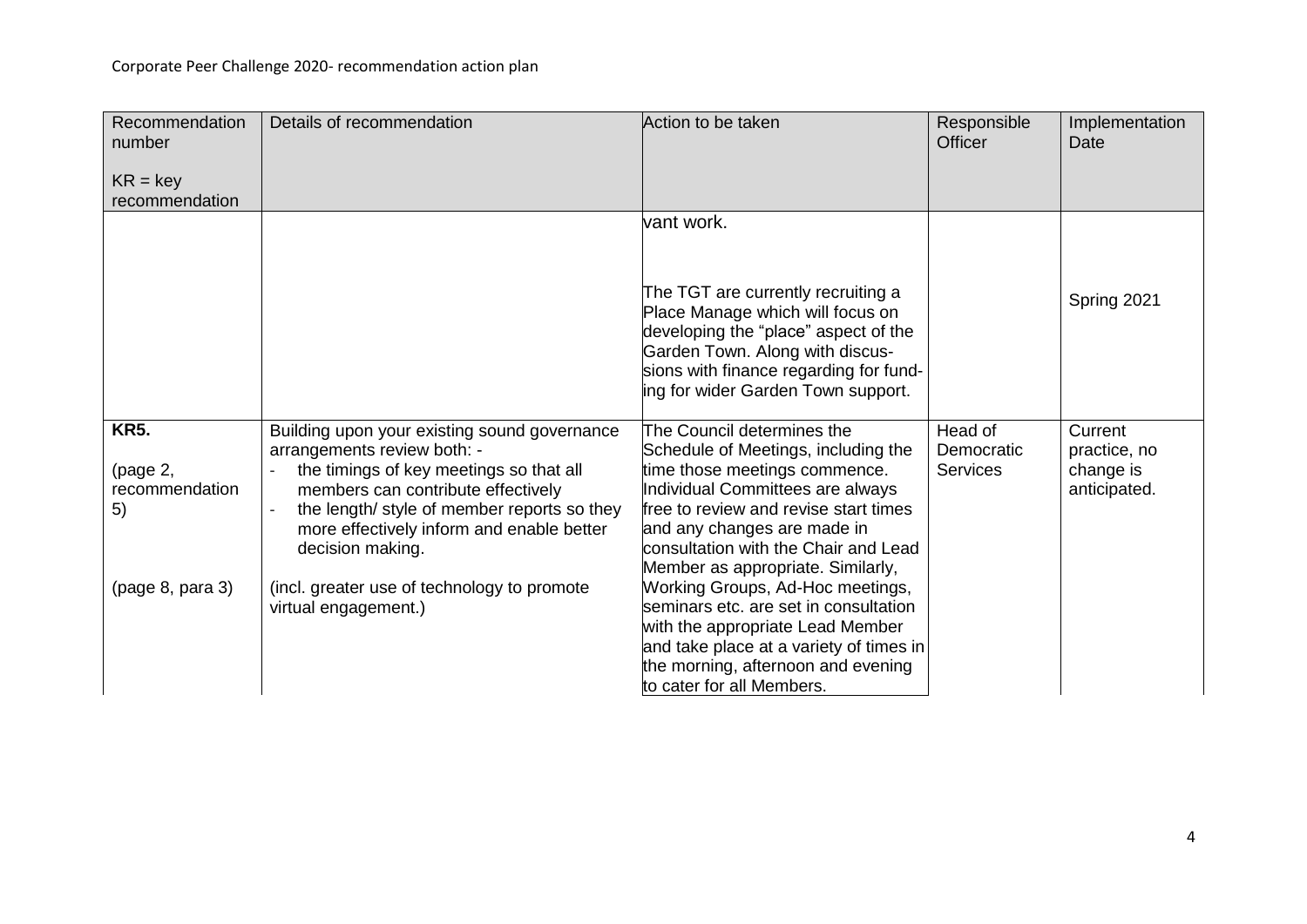| Recommendation<br>number<br>$KR = key$<br>recommendation | Details of recommendation                                                                                                                                                                                                                                                                                                                                          | Action to be taken                                                                                                                                                                                                                                                                                                                                    | Responsible<br><b>Officer</b>                                             | Implementation<br>Date |
|----------------------------------------------------------|--------------------------------------------------------------------------------------------------------------------------------------------------------------------------------------------------------------------------------------------------------------------------------------------------------------------------------------------------------------------|-------------------------------------------------------------------------------------------------------------------------------------------------------------------------------------------------------------------------------------------------------------------------------------------------------------------------------------------------------|---------------------------------------------------------------------------|------------------------|
|                                                          |                                                                                                                                                                                                                                                                                                                                                                    | A review of the report format is in the<br>Democratic Services Work<br>Programme but due to other<br>commitments it is not anticipated that<br>this will be complete until the end of<br>next year.                                                                                                                                                   |                                                                           | March 2022.            |
|                                                          |                                                                                                                                                                                                                                                                                                                                                                    | All the Council's meetings are<br>currently held virtually and the use of<br>new technology has been embraced<br>by Members.                                                                                                                                                                                                                          |                                                                           | Current<br>Practice.   |
| <b>KR6.</b><br>(page 6, para 3)                          | Building on the knowledge and expertise<br>developed through the Growth Hub, the council<br>may wish to consider slightly redefining its<br>support for local business growth - moving<br>more towards an enabling role rather than<br>delivery. This will help manage resource<br>requirements whilst wishing to maintain a strong<br>economic development focus. | Consideration will be given to the<br>recommendation. This needs to be<br>balanced with the contractual<br>obligation the council has with the<br>Local Enterprise Partnership regards<br>to the running of the Growth Hub.<br>This will be looked at as part of the<br>development of the new Economic<br>Development and Tourism Strategy.          | Head of<br>Development                                                    | <b>Jun 2021</b>        |
| <b>KR7.</b><br>(page 8, para 2)                          | Opportunities exist to strengthen the role of<br>Scrutiny in pre-decision and policy development<br>work                                                                                                                                                                                                                                                           | The Overview and Scrutiny<br>Committee receives the Executive<br>Committee Forward Plan at each of<br>its meetings and has been<br>particularly keen to ensure the<br>document is well populated. The<br>Committee also considers its own<br>Work Programme at each meeting<br>and conducts an annual review of<br>policies to ascertain whether they | Head of<br>Corporate<br>Services/Head<br>of Democratic<br><b>Services</b> | March 2021             |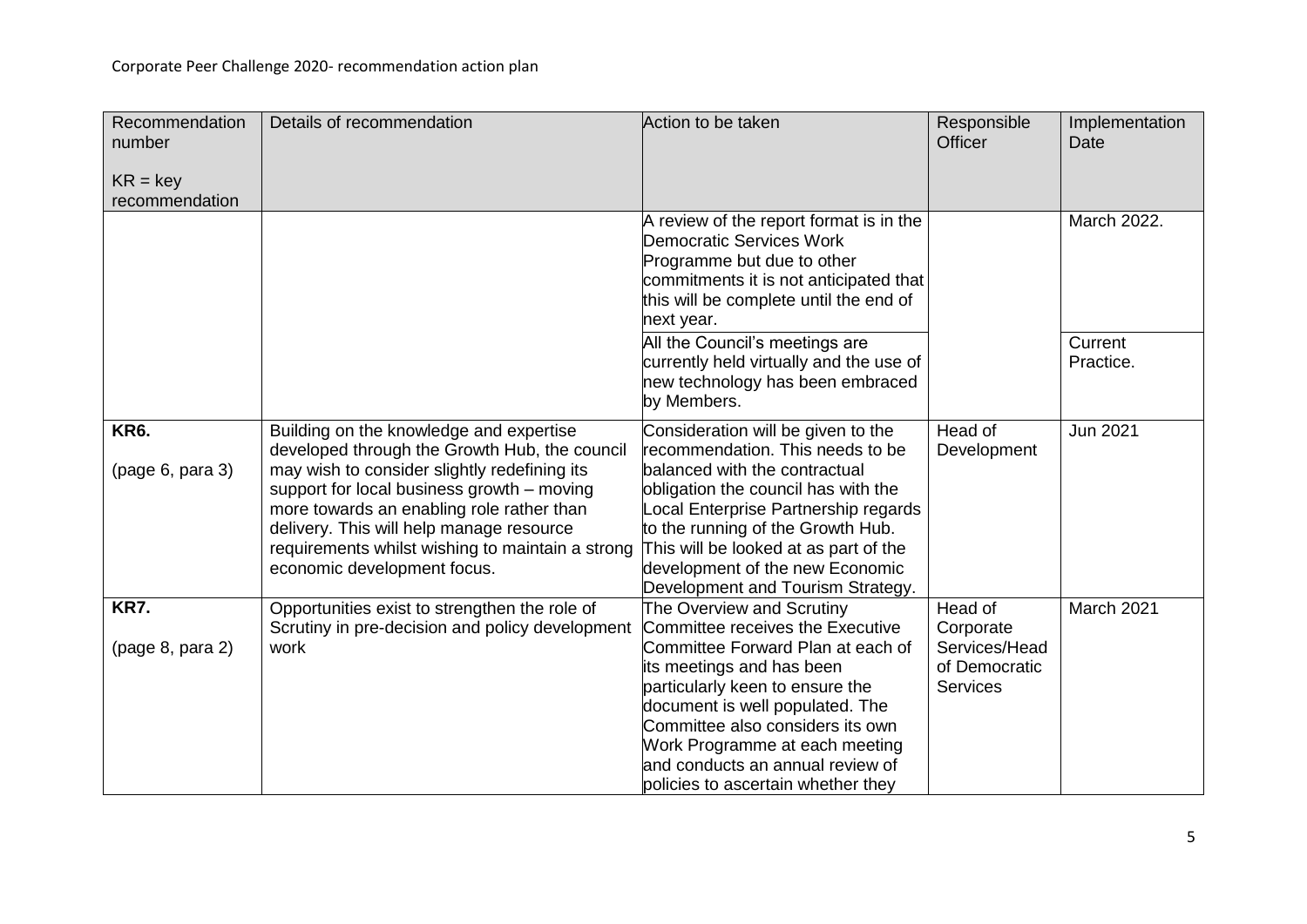| Recommendation<br>number<br>$KR = key$<br>recommendation | Details of recommendation                                                                             | Action to be taken                                                                                                                                                                                                                                                                                                                                                                                                                                                                                                                       | Responsible<br><b>Officer</b>                                                       | Implementation<br>Date |
|----------------------------------------------------------|-------------------------------------------------------------------------------------------------------|------------------------------------------------------------------------------------------------------------------------------------------------------------------------------------------------------------------------------------------------------------------------------------------------------------------------------------------------------------------------------------------------------------------------------------------------------------------------------------------------------------------------------------------|-------------------------------------------------------------------------------------|------------------------|
|                                                          |                                                                                                       | require review and what, if any, the<br>Committee's role is in that review.<br>Progress on projects are reviewed as<br>part of the performance tracker and<br>any requiring further scrutiny are<br>highlighted by Members for further<br>work to be undertaken. The Council<br>and the Executive Committee also<br>refer matters directly to the Overview<br>and Scrutiny Committee for further<br>work to be undertaken. A session<br>with the committee will be held to<br>obtain their views on how to<br>maximise the value of O&S. |                                                                                     |                        |
| <b>KR8.</b><br>(page 10, para 6)                         | Look at innovative recruitment initiatives,<br>particularly around Planning and One Legal<br>services | We are in the process of procuring<br>and installing a new system for<br>recruitment which will make our<br>front-face' much more attractive and<br>modern to prospective applicants.<br>This should be in place by Spring<br>2021. Also more broadly we are<br>building a 'total rewards' offer to sell<br>the considerable benefits of working<br>for our Council.                                                                                                                                                                     | Head of<br>Corporate<br>Services/Head<br>0f<br>Development/<br>Borough<br>Solicitor | Spring 2021            |
|                                                          |                                                                                                       | We will be joining new national<br>initiatives to recruit those who<br>previously were employed in Legal,<br>Planning, and ICT, but have taken<br>time out (to look after children for                                                                                                                                                                                                                                                                                                                                                   |                                                                                     | November 2020          |